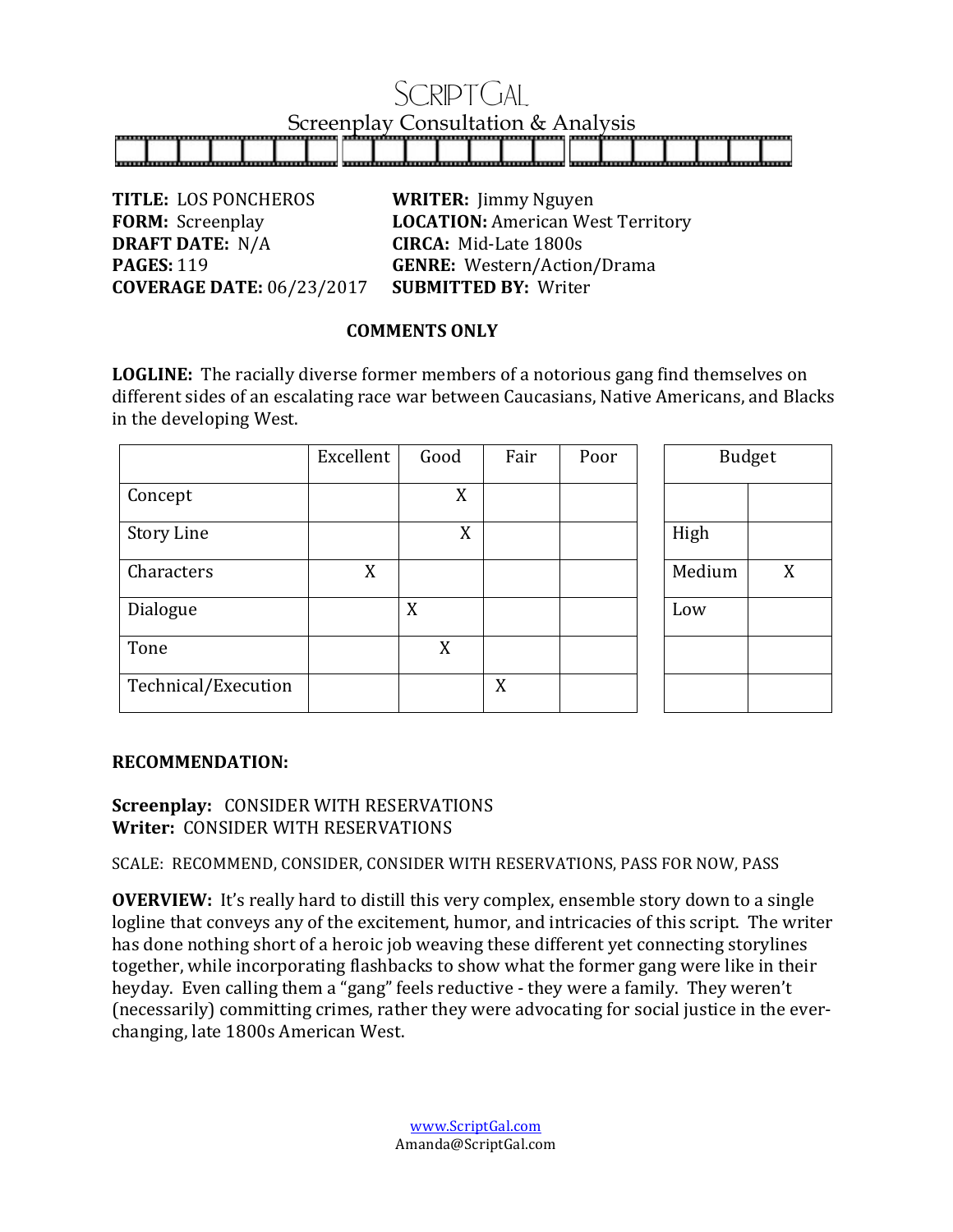# SCRIPTGAL

It seems Los Poncheros started out seeking adventure and doing good. But their reputation and situation changed when - apparently under the auspices of doing good - their most notorious act was killing Texas Rangers who were brutalizing the Navajo Indians they had forcibly removed from their land and were marching to their new reservations. Presumably after this event, the members scattered to the winds. One of the biggest notes is confusion in the script - especially since the script is so complex. But these are fixable issues - for example - including some dates in the opening montage would help. Maybe adding some supers with dates throughout the script, to really clarify the time frame between flashback and present.

But story-wise, it seems at least some time has passed since the notorious killing of the rangers and the present day, which starts on page 2. Now the gang members are split up -Lew Dang is in jail and about to be executed, Turban Corbett has become a religious fanatic and is hiding in the hills, Respects Nothing is joining forces with Black cowboys to rid their territory of the White Man, and another, Charlie Dart, has a family - but it's really not clear what his day-to-day life has become.

They all become players and pawns, in a way, in different schemes. The liberal minded (and slightly insane) Governor wants to integrate the community and enlists Lew Dang's help. Respects Nothing is helping a scheme which will bring Black residents into town, with the hopes of causing "White Flight." Charlie Dang's son is kidnapped by White town elders - to get him back, Dang must convince black landowners - rich and poor - to sell their lands. Turns out, the elders know the lands hold silver.

The body of the script consists each former gang member moving forward with his different agenda. There are also significant ancillary characters - all incredibly vivid and distinctive and at times amazingly funny. The characters, dialogue and relationships are extraordinary. I can really see this movie! The different storylines intersect and are filled with tension, drama, and inventive action. We meet Lew Dang first - in the present, and he seems to be the de facto protagonist - although this is truly an ensemble piece. The writer was smart enough to assign the characters brilliant, often hilarious and definitely distinctive names. But it still takes some work keeping track of the characters and storyline. 

So overall.... I really enjoyed this script! It felt, at times, like the Quentin Tarantino version of SILVERADO! In a good way. As mentioned, the characters and dialogue are really very strong. And we are invested in the story of these four former brothers-in-arms. I think it's very smart that they end up - post-gang - working together and against one another. I also love the backdrop of the conflict between the different ethnic groups and how that drives the action. The Native Americans are being moved off their lands. Some blacks are free landowners, others live in homes resembling little more than shanties, some are cowboys, but none are really welcome in Copper City proper. Lew is an Asian but his group seems to be considered, for lack of a better phrase, "closer to white."

> www.ScriptGal.com Amanda@ScriptGal.com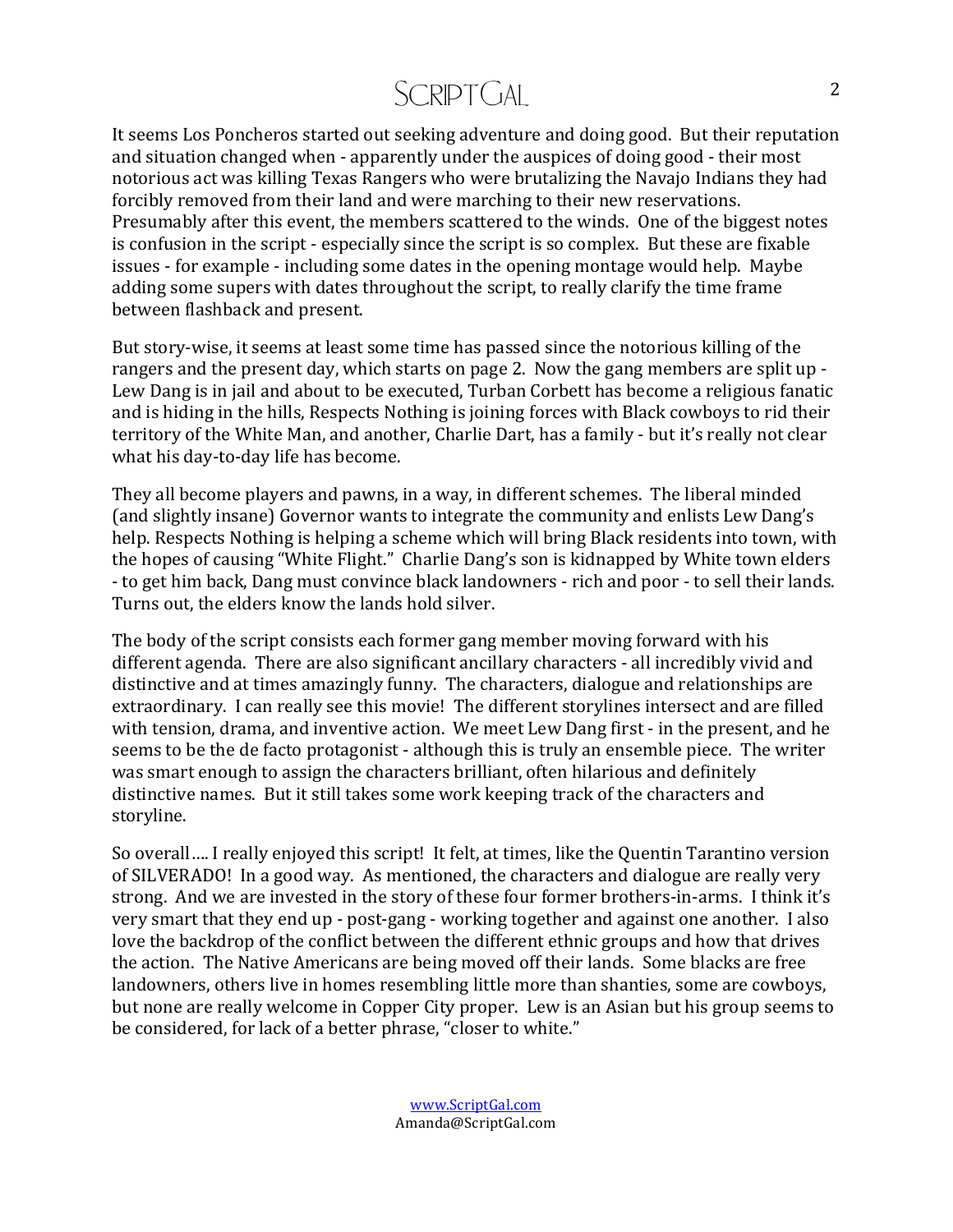And while I really did like the script a lot and think with work it could be a movie that people would enjoy seeing - for sheer entertainment value as well as its deeper message and the progressive point of view of minorities - I think there are some serious issues that keep it from being a full-fledged success at this time.

SCRIPT<sub>C</sub>IAI

#### **COMMENTS:**

#### EXECUTION / CONFUSION

I mean to discuss this in both broad storytelling and specific screenplay format ways.

Specific

As mentioned, the script was often confusing. I had no idea what the time frame was other than knowing it was post Civil War. This should be clarified - for the ease of the reader. But I think that including Supers with dates would really help when you jump around in time. 

Also, when you introduce Lew, you never say he is Asian. He's described as having a "handsome baby face." You need to clarify this for the reader. Anything that will be clear and important - on screen needs to come across in the script. When we meet people, especially in this script, you need to let us know right away their age and race. Don't assume people will know this or (more importantly) want to work to figure it out. The script shouldn't be a struggle to read and follow - you need to do whatever you can to make the read as easy and effortless as possible.

Also there were lots of format errors. First - scene numbers are usually only included on shooting scripts - they shouldn't be used here. And there are some basic mistakes, like not using a CHARACTER NAME when dialogue continues after a block of description. And you shouldn't split a line of dialogue between two pages. There are many, many typos and punctuation errors. Transitions were not formatted properly, etc. These not only distract from the story, they make the read more difficult, and they signal the reader (rightly or wrongly) that you aren't careful or professional enough to make sure the script is at its best. 

Bottom line, even though I think the script is really good and has true potential, some readers (especially ones who aren't being paid!) are going to stop reading if the experience is too difficult. So don't shoot yourself in the foot!

#### Broad Storytelling

I think given the number of characters and different storylines, plus flashbacks, overall you've done a great job keeping things straight. But, it is still a lot of work for a reader especially to remember which white man has what agenda. And more than once I had to flip back to the first meeting between the Black cowboys and Respects Nothing (again  $-1$ )

> www.ScriptGal.com Amanda@ScriptGal.com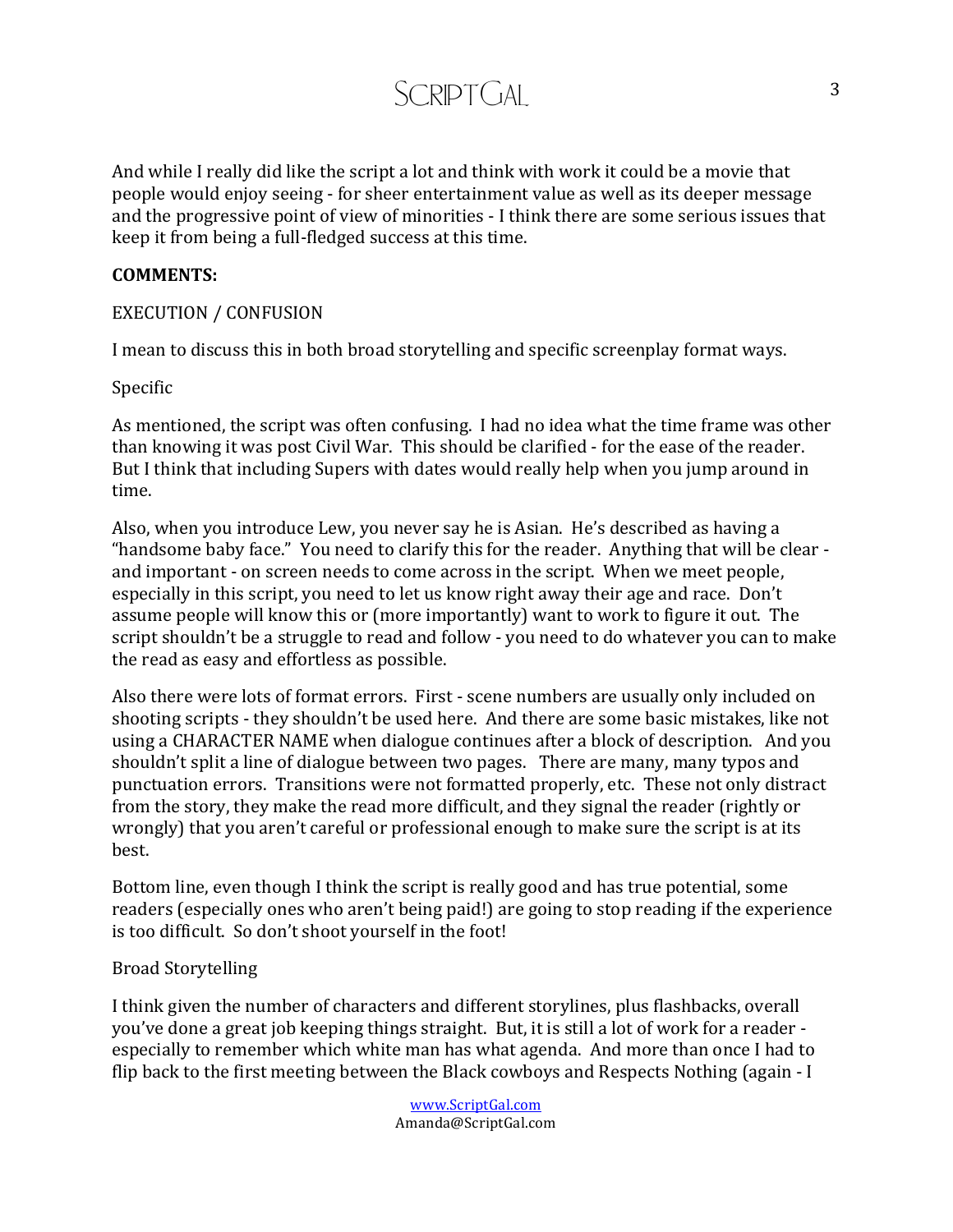# SCRIPT<sub>C</sub>IAI

love the names!) to figure out what exactly their plan was. Especially once Corbett comes onto the scene.

And I found the differences between and different agendas of the Native American tribes confusing. It was hard to track which group wanted what - and who were enemies. I would do whatever I could to clarify this.

I think all of these storylines will be much easier to follow once on screen. But, again, the goal is to make the script as clear and easy to follow as possible. I'm not sure the best way to do this. In general, I would try to simplify whenever and wherever you can. I don't have specifics for that.

But you could also help the reader by using devices such as Chapter Titles. Again I think of Tarantino. Some sort of device to remind the reader of the different storyline agendas.

### FLASHBACKS

In general I liked the flashbacks to when they were a gang, but in the reading it took me a while to realize we were only seeing one continuous sequence being told over time - the story of the march. This, in and of itself was a little confusing.

And I think their overall arc - that at first they were exciting, famous, Robin Hood, social justice "outlaws," then crossed a line by killing the Rangers - doesn't come through as strongly as you need it to. I didn't really grasp how much trouble they were going to be in. And why. For example - why is Lew going to be executed when the others seem unscathed? And I didn't feel there was even a very distinctive scene of them killing Rangers. They chance after the Native Americans who steal the children - which is a great sequence - and I think at least one Ranger gets shot in the process, but I felt like I missed something.

And I really wanted to feel how this episode changed their lives. Finding a new territory seems to be the last mention (in the past) of what the future holds. But I really don't know what happened.

The whole arc needs to be stronger and we need to really feel how the present plays against what happened in the past. The distinction between the two feels too muddled while I like the flashback, I'm not sure why I'm seeing it. If the only point is to show them as comrades as a counter to how disparate they are now - it could be a lot shorter. Which I think would be a mistake.

Maybe one of the problems is they come into the job saying they are there to keep an eye on the Rangers - and the Rangers are bad and cruel from the start - so nothing much changes. Maybe the Rangers' bad actions should be more of a surprise? But that would mean you need to give them another reason for being on the walk - why not just use the Rangers.